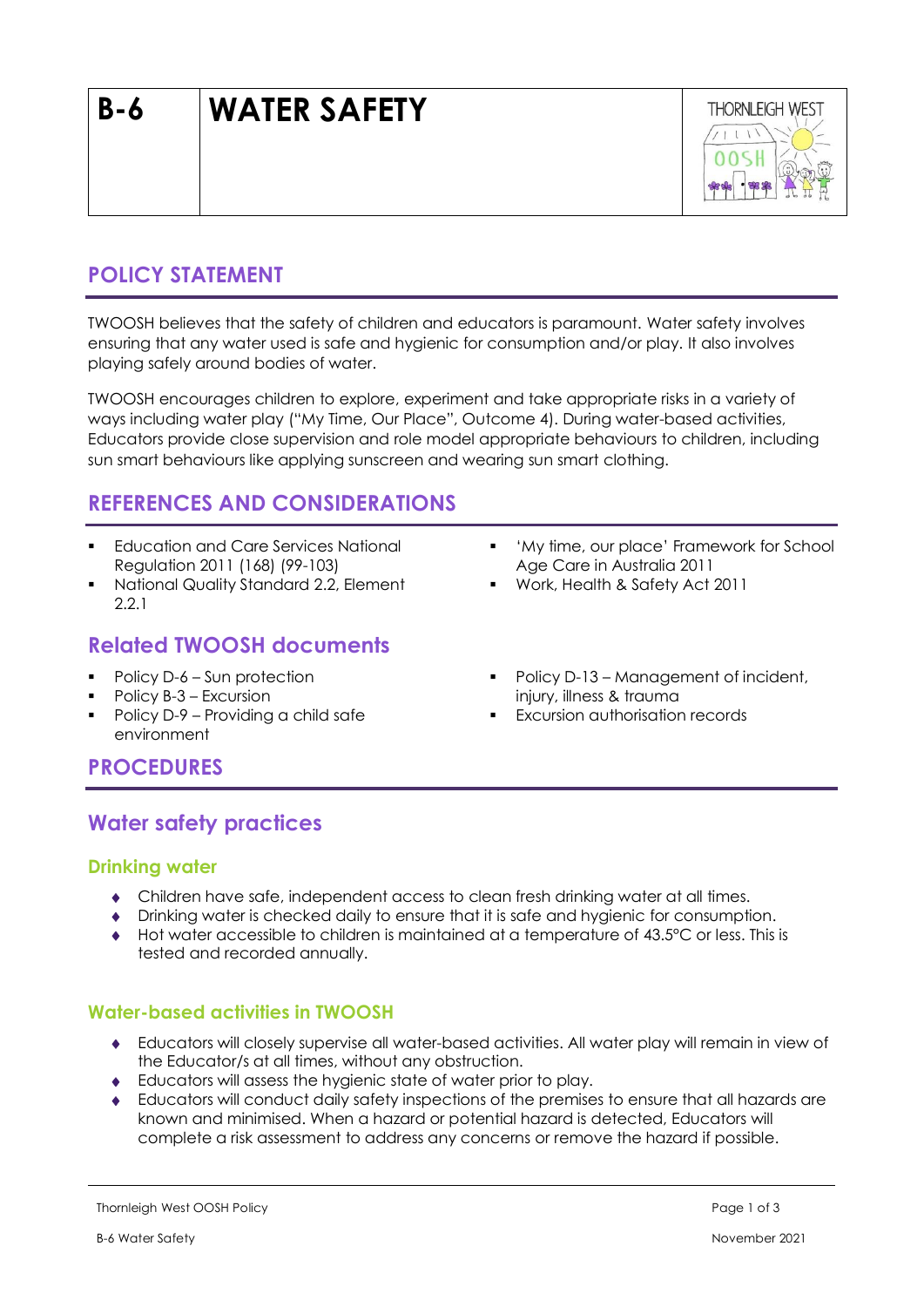- Educators will assess the safety of outdoor areas after rain prior to play.
- Educators will discourage children from drinking the water used for play.
- Educators will educate children about the safe use of equipment used during water-based activities, for example, slip and slide, water "guns", bubble machines, etc.
- Educators will ensure water troughs or containers for water play are filled to a safe level.
- Educators will ensure water is appropriately disposed of immediately after the completion of the water-based activity. This includes consideration of the environment and how the water may be used for a secondary, environmental benefit.
- Educators will ensure that any buckets of water used for cleaning or hand washing will be emptied immediately after use and will not be left unsupervised.
- Educators will ensure that containers will not be left in any position where they might collect water.

#### **Excursions**

- TWOOSH recognises the risks posed by bodies of water and will ensure that every precaution is taken so that children are able to enjoy water-based excursions safely.
- Authorisation forms are sought from guardians prior to excursions that involve water-based activies.
- Educators will closely supervise all water-based activities. All water play will remain in view of the Educator/s at all times, without any obstruction.
- TWOOSH recognises the following locations as 'bodies of water':
	- swimming pools and /or water fun parks
		- wading pools
		- lakes/lagoons
		- ponds
		- seas/oceans/bays/harbours
		- creeks
		- dams
		- rivers
		- equipment used that contain 5 cm or more of water and would allow a child to submerge both nose and mouth at the same time.
- Educators will develop a risk management plan for all excursions near or at bodies of water. Please refer to Policy B-3 on excursions.
- TWOOSH will conduct risk assessments for all programmed water-based activities to determine adequate educator-to-child ratio.
	- The Regulations do not provide definitive ratios for activities where water is a feature, however as a general rule, a 1:5 ratio is followed when swimming is involved.
	- In addition, Sections 165, 167 and 169 of the National Law provide clear statements about adequate supervision, which state:
- Educators will consider the following factors when determining the adequacy of supervision, including:
	- number, ages and abilities of the participating children (based on the indication provided by parents of their child's swimming ability)
	- activities that each child can engage in
	- characteristics of the area where children are playing, particularly the visibility and accessibility of these areas
	- number and positioning of Educators
	- Educators' knowledge of each child and group of children
	- experience, knowledge and skill set of each Educator
	- balancing risks in the environment while providing enriching experiences to children
	- supervision provided by a facility eg, life guards. A facility's staff do not count towards ratio, however they are responsible for water rescue. TWOOSH educators will immediately alert life guards in the event of a water emergency.
- Educators will group children based on swimming abilities, and will only take them into areas they are competent to swim in.